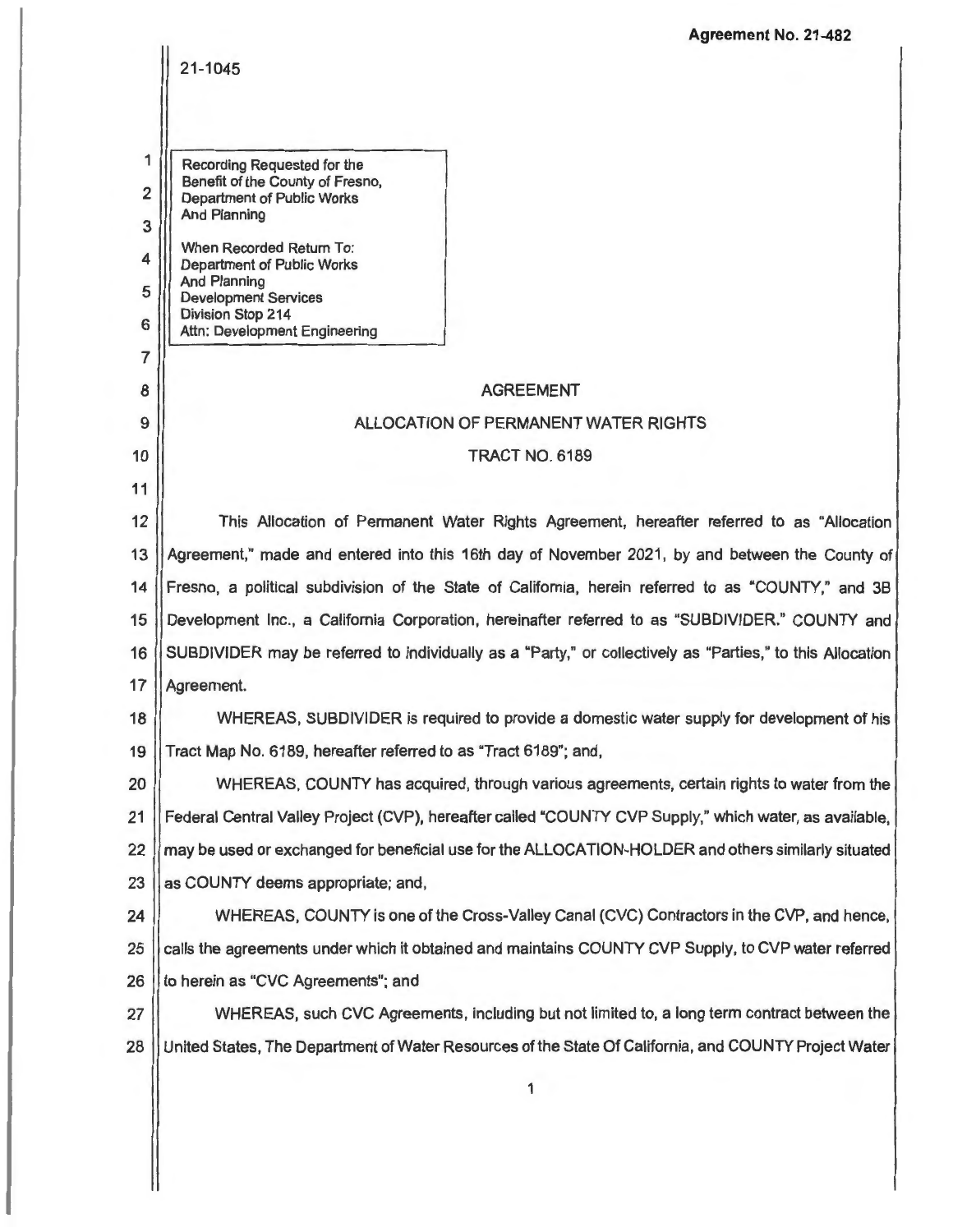1 Service, Contract No. 14-06-200-8292A, as amended, which provided COUNTY CVP Water from 2 November 10, 1975 to February 29, 1996, numerous Interim Renewal Contracts thereafter, to wit, Contract 3 No(s) 14-06-200-8292A-IR1 , IR2, IR3, IR4, IRS, IR6, IR7, IR8, IR9, IR 10, IR 11 , IR 12, IR13, IR14, IR15, 4 ||IR16, and IR17 the last of which is in full effect until February 29, 2020, which are referred to herein as 5 || the "CVC Agreements," executed by COUNTY Board of Supervisors, are on file in the office of the Clerk 6 | of said Board, and are incorporated herein by this reference; and

7 WHEREAS, COUNTY currently is in negotiations with the United States and the Department of 8 Water Resources for new Long Term CVP Contracts, which once fully executed by COUNTY Board of 9 Supervisors and those other parties, will be on file in the office of the Clerk of said Board, and are upon 10 | execution incorporated herein by this reference as part of the CVC Agreements; and

11 | WHEREAS, to implement the CVC Agreements, COUNTY has entered into other agreements, 12 | including, but not limited to, the Joint Water Management Exchange Agreement between Arvin-Edison 13 Water Storage District and COUNTY for Exchange of Water, hereinafter referred to as the "Arvin-Edison 14 | Agreement", executed by COUNTY Board of Supervisors on July 22, 2008, and Interim Annual Water 15 Supply agreements between Arvin-Edison Water Storage District and COUNTY which are on file in the 16 | office of the Clerk of said Board of Supervisors, and are incorporated herein by this reference; and

17 | WHEREAS, COUNTY from time to time will negotiate and enter into other such agreements as the 18 | aforementioned Arvin-Edison MOU, under which COUNTY may have to pay then-applicable market rates 19 || for water, and other charges, in order to implement CVC Agreements; and

20 WHEREAS, from time to time any of the agreements described hereinabove, including CVC 21 | Agreements, agreements to implement CVC Agreements, including but not limited to the Arvin-Edison 22 MOU, and other, future agreements to implement CVC Agreements, may be amended, from time to time, 23 | imposing changed requirements upon COUNTY; and

24 WHEREAS, COUNTY CVP Supply, as available, will be made available from the Sacramento-San 25 Joaquin Delta and/or the Friant Division of the CVP, through use of the Cross-Valley Canal (CVC), and/or 26 the Friant-Kern Water System, and/or other water conveyance facilities; and

27 WHEREAS, by resolution dated July 11 , 1989 and entitled "Resolution reserving water for county 28 Service area and setting forth procedure for allocation of water", the Board of Supervisors conditionally

2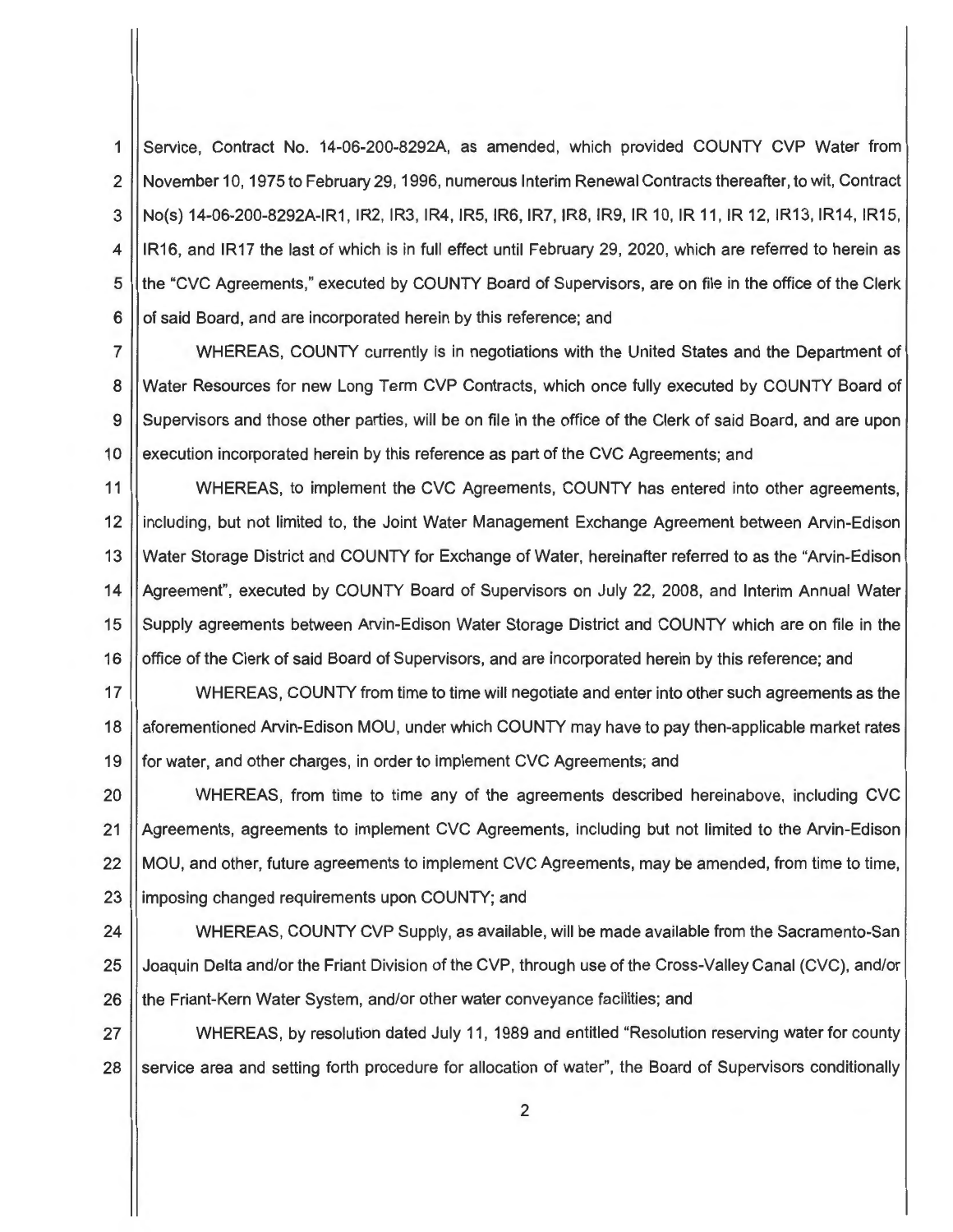1 reserved 1,242-acre feet of water for County Service Area No. 34 each year and established the procedure 2 of the permanent allocation of such water; and

3 WHEREAS, by the Arvin-Edison Agreement, the Board of Supervisors conditionally made 4 | available a total of up to 1,520 acre-feet of water for County Service Area 34 (hereafter CSA 34) allocation 5 || holders within Brighton Crest and Millerton New Town, by exchange of COUNTY CVP Water Supply.

6 WHEREAS, subsequent actions taken by the Board of Supervisors have established other policies 7 required as conditions upon the granting of allocations, including by way of example but not limitation, the 8 || approval by the Board of Supervisors of then-current policies, and of policy recommendations made by 9 I the County Water Advisory Committee and private reservation holders for allocation of COUNTY CVC 10 Supply, on June 26, 1990, including, by way of example and not limitation, policies requiring that 11 allocations are subject to minimum annual administration fees consistent with current industry practice, 12 | permanent allocations, as used herein, are granted only after COUNTY is reimbursed with interest for a 13 || pro rata share of its capital investment in the construction of the CVC at the time the allocation is made, 14 permanent allocations should be periodically reviewed for their continued need based upon past history 15 and current demand, the allocation must be equal to the water demand less that amount which can be 16 withdrawn from the ground on a continuing basis without causing an overdraft ("safe yield"), that the 17 | applicant must have the physical and financial means to withdraw the water, and that the applicant must 18 I transfer the water allocation to a public agency charged with the delivery of water that encompasses the 19 | land for which the allocation is held or granted; and

20 WHEREAS, SUBDIVIDER Tract 6189 is within CSA 34, which is charged with, among other things, 21  $\parallel$  the delivery of water within CSA 34;

22 WHEREAS, SUBDIVIDER has requested a Permanent Allocation of domestic water from 23 COUNTY supply, to serve Tract 6189, in the amount of sixty-six and a half of acre-feet of water, annually 24 Hereinafter called, "66.50 AFY", is willing to reimburse COUNTY, with interest, for a pro rata share of 25 COUNTY capital investment in the construction of the CVC, and to comply with other conditions as 26 COUNTY requires; and

27 WHEREAS, in exchange for the Permanent Allocation of 66.50 AFY for use by and within Tract 28 6189, which SUBDIVIDER is required to obtain in order to develop Tract 6189, SUBDIVIDER will pay all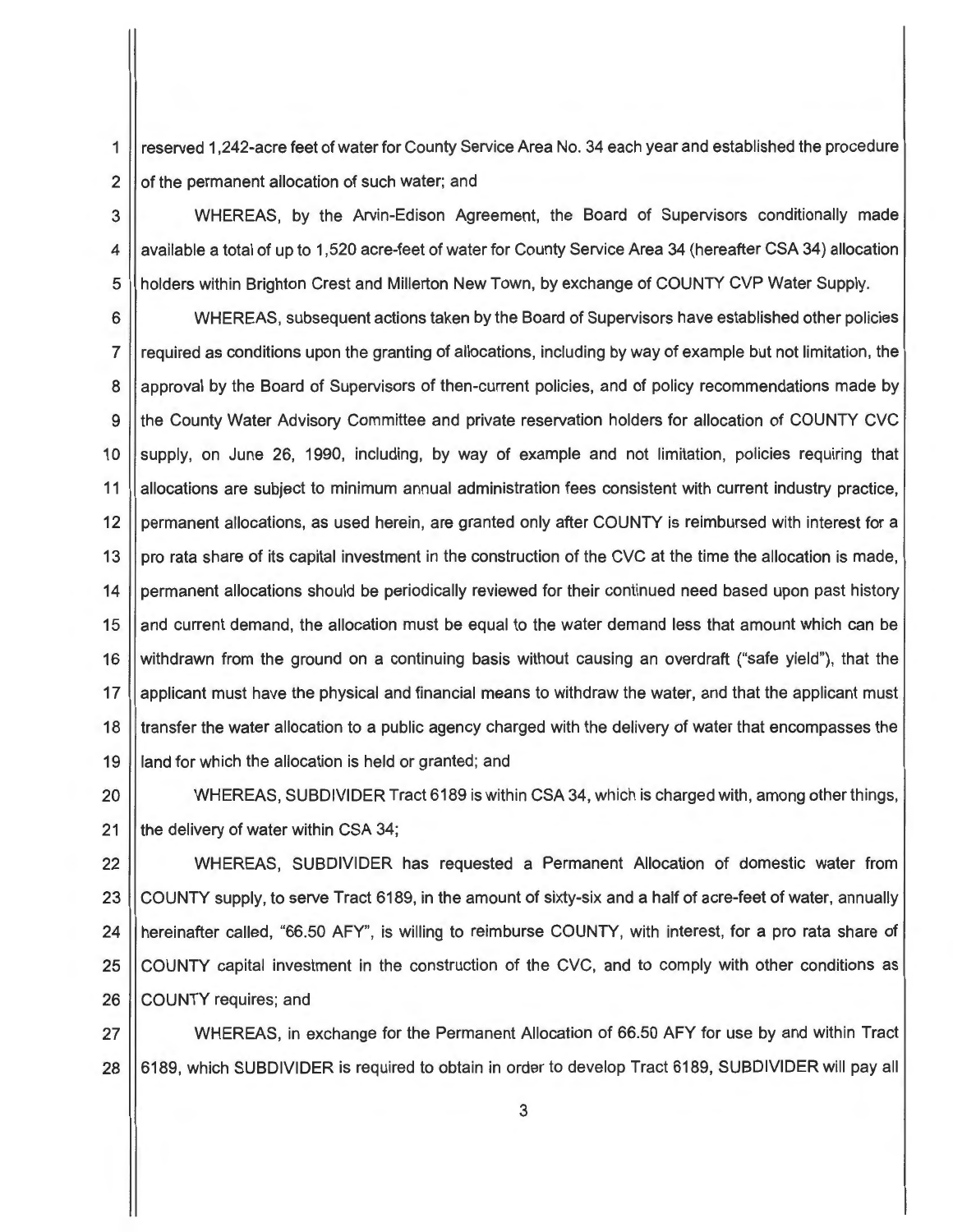1 costs associated with the acquisition, delivery, contract maintenance, and administration for said water, 2 | and SUBDIVIDER pro rata share of COUNTY capital investment in the construction of the CVC, including 3 | interest thereon; and

4 | WHEREAS, COUNTY is willing to make this Permanent Allocation under specific terms and 5 **conditions**, as set forth herein.

6 | NOW, THEREFORE, the Parties hereto agree as follows:

7 | 1. All the foregoing recitals are incorporated by the Parties into this Allocation Agreement as though 8 || set forth in full.

9 2. COUNTY OBLIGATIONS.

10 | A. COUNTY hereby makes a Permanent Allocation of 66.50 AFY of water, of COUNTY CVP 11 Supply, to SUBDIVIDER for the benefit of Tract 6189, subject to the terms herein.

12 B. Until such time as Tract 6189 has need for the beneficial use of the entire amount of the 13 Permanent Allocation, COUNTY shall use its CVP Supply as deemed appropriate by COUNTY, including 14 | the sale, exchange, and/or transfer to other entities; However, the Parties understand and agree that the 15 costs to COUNTY of selling, exchanging, and/or transferring water to other entities shall also be borne by 16 **future lot owners in Tract 6189.** 

 $17 \parallel 3.$ SUBDIVIDER OBLIGATIONS.

18 A. SUBDIVIDER shall pay pro rata share. SUBDIVIDER shall pay COUNTY, SIX HUNDRED, 19 FIVE DOLLARS and NO CENTS (\$605) for each Acre-Foot of the 66.50 AFY allocated herein (Attachment  $20$   $\parallel$  A), in a total amount of FORTY THOUSAND, TWO HUNDRED THIRTY TWO DOLLARS AND FIFTEEN 21 CENTS (\$40,232.50), as SUBDIVIDER's pro rata share of reimbursing COUNTY's capital investment in 22 I the construction of the CVC, including interest thereon, to and including November 30, 2019, hereinafter 23 Treferred to as, "SUBDIVIDER Pro rata Reimbursement". SUBDIVIDER shall tender SUBDIVIDER Pro 24 | rata Reimbursement to COUNTY, at the time it signs this Allocation Agreement, in a certified check or 25 | other form of payment acceptable to the Director of Public Works and Planning or said Director's designee.

26 || B. SUBDIVIDER Pro rata Reimbursement and any interest that accrues thereon shall be non-27 | refundable; provided however, if the Board of Supervisors determines that it will not sign this Allocation

28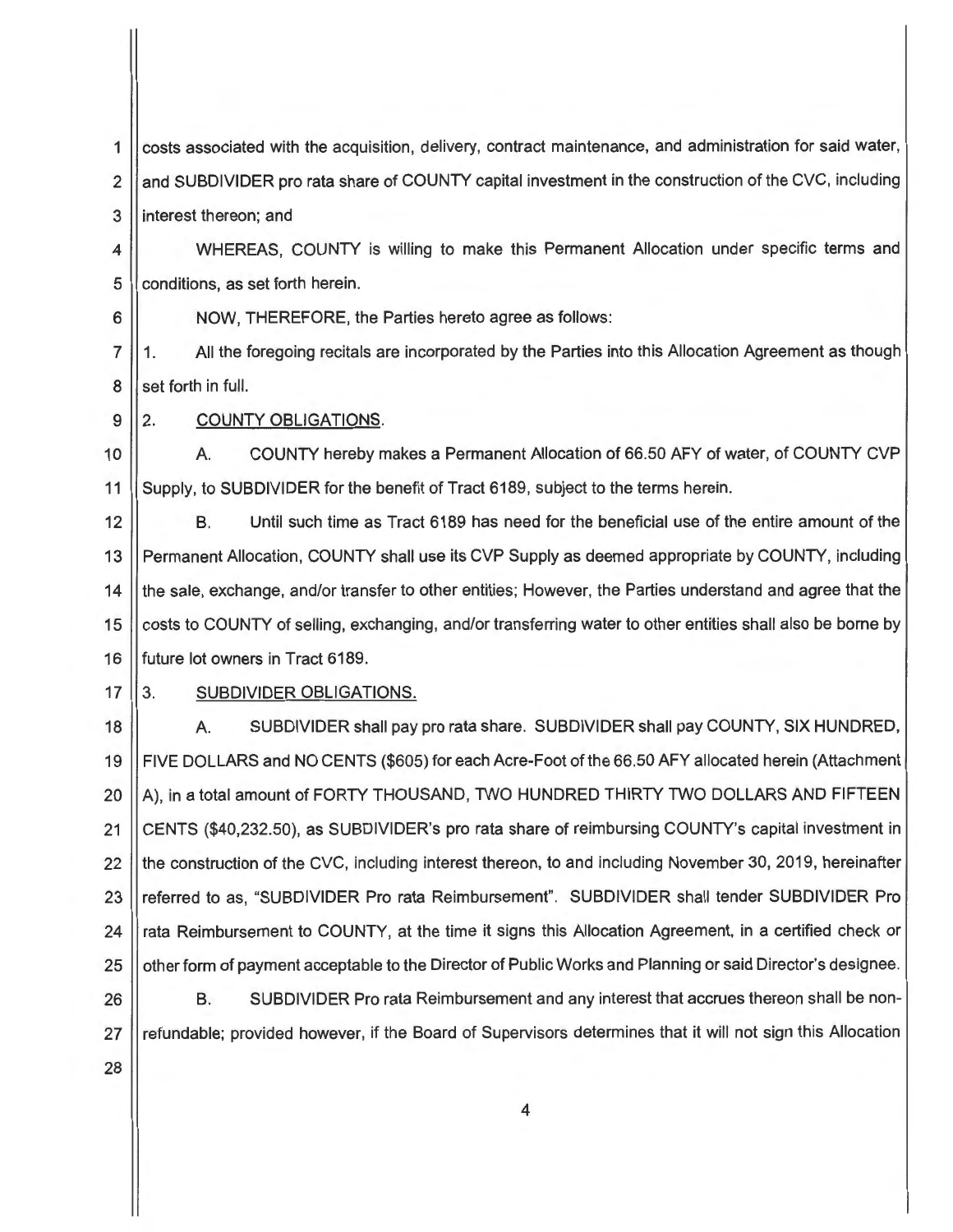1 Agreement, SUBDIVIDER Pro rata Reimbursement shall be refunded, less a processing fee of \$1,000, 2 Within forty-five (45) days of that determination.

3 C. SUBDIVIDER shall pay annual costs. SUBDIVIDER and/or future lot owners of Tract 6189 4 | shall reimburse COUNTY, through County Service Area annual assessments and/or service fees, for all 5 | annual costs associated with the acquisition, delivery, and contract maintenance, including but not limited  $6$  || to this Allocation Agreement, the CVC Agreements, the Arvin-Edison Agreement and other agreements 7 || to implement the CVC Agreements, and any amendments thereto, and other, future, agreements and 8 || amendments thereto deemed necessary by COUNTY, in its sole discretion, for and to provide said water 9 including, but not limited to, cost of water, operation and maintenance of water facilities, power, 10 || accounting, and environmental compliance and restoration.

11 | D. SUBDIVIDER shall pay additional costs. In addition to the annual costs, the SUBDIVIDER 12 || and/or future lot owners of Tract 6189 shall pay to COUNTY any additional costs, including but not limited 13 Ito the annual costs reasonably incurred by COUNTY in its administration of the CVP water exchange 14 | program for the benefit of the SUBDIVIDER / SUBDIVIDER Tract 6189, SUBDIVIDER pro rata share of 15 COUNTY CVC Water Exchange Program administrative costs, SUBDIVIDER pro rata share of COUNTY 16 Cost for COUNTY CVP Supply, and for all COUNTY costs incurred in connection with the performance 17 || and administration of this Allocation Agreement. Additional costs shall include but, shall not be limited to 18 a minimum annual administrative fee of \$37.50 for each AF of water allocated by COUNTY for 19 SUBDIVIDER, which means that the minimum administrative fee for this 66.50 AFY Permanent Allocation 20 at the commencement of this Allocation Agreement is TWO THOUSAND FOUR HUNDRED, NINTY 21 THREE DOLLARS and SEVENTY FIVE CENTS (\$2.493.75), per year. The minimum annual 22 administrative fee component of additional costs shall be adjusted annually, on January 2, 2021 and each 23 | January 2 thereafter, to reflect a three-percent inflation factor. Regardless of the inflation factor or index 24 | used, the annual administrative fee shall never fall below the minimum amount of \$37.50 per each AFY.

- 
- 25 4. TRANSFER OF PERMANENT ALLOCATION TO COUNTY SERVICE AREA NO. 34; 26 || SUBDIVIDER'S CONTINUING OBLIGATION FOR ALL COSTS.

27 || SUBDIVIDER and/or future lot owners of Tract 6189 are required to and, at the time and as 28 Specified by COUNTY, shall transfer the entire Permanent Allocation of 66.50 AFY to CSA 34 for the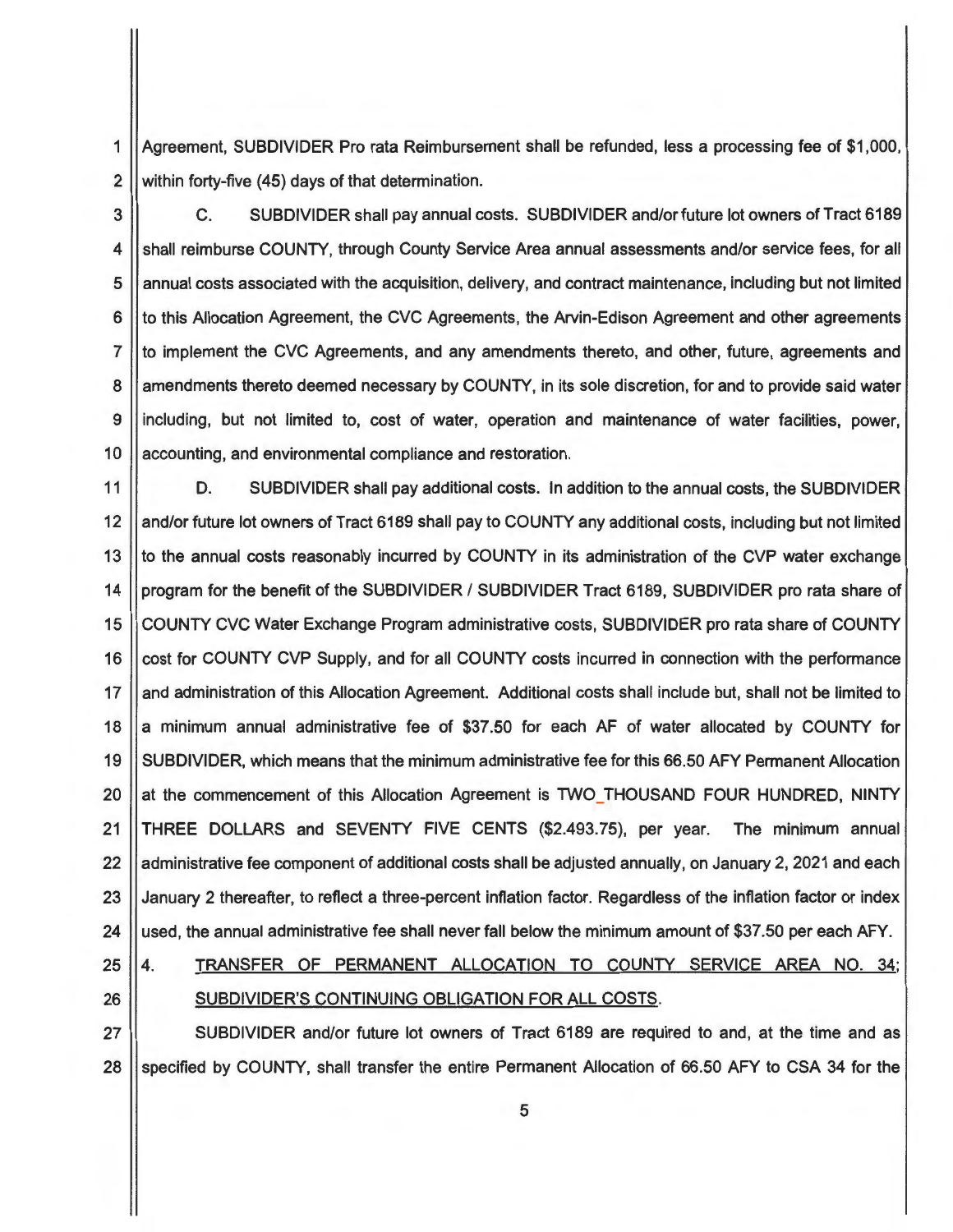1 benefit of Tract 6189. However, notwithstanding the occurrence of that transfer, SUBDIVIDER is 2 3 4 5 6 7 8 responsible for all costs not covered by the net user fees or assessments applicable to SUBDIVIDER Tract 6189 collected from ultimate water users within Tract 6189 by CSA 34, and shall pay all remaining net costs associated with the acquisition, delivery, contract maintenance, and administration for said water, and related obligations, i.e., the annual costs and the additional costs, until such time that 132 of the 133 lots in Tract 6189 are occupied by such ultimate water users. Therefore, to the extent that such user fees and assessments do not cover all costs, creating a shortfall, SUBDIVIDER shall satisfy his obligation therefor by paying that shortfall ("Shortfall Costs"), in full.

9

### 5. INVOICING BY COUNTY AND PAYMENT BY SUBDIVIDER.

10 11 12 13 14 15 A. Annual invoices for costs under sections 3.B and 3.C COUNTY shall invoice SUBDIVIDER annually for all costs in paragraph 3, subparts B, and C after a given water year. COUNTY shall send the invoice to SUBDIVIDER by regular mail, postage prepaid, to SUBDIVIDER at the address specified in section 15 of this Allocation Agreement, on or before the last day of the month following the end of the applicable water year for COUNTY Supply. The water year for COUNTY CVP Supply currently commences on March 1st and continues through February 28th or 29th of the calendar year next following.

16 17 18 19 20 21 22 23 24 25 26 B. Costs under paragraph 4, COUNTY shall invoice SUBDIVIDER monthly, commencing sixty (60) days after the effective date of this Allocation Agreement, for Shortfall Costs, until the net user fees or assessments applicable to SUBDIVIDER Tract 6189 collected from ultimate water users within Tract 6189 by CSA 34, actually and fully pay all costs associated with the acquisition, delivery, contract maintenance, and administration for the Permanent Allocation . COUNTY shall send the invoice to SUBDIVIDER by regular mail, postage prepaid, to SUBDIVIDER at the address specified in section 15 of this Allocation Agreement, on or before the twentieth day of each month after the period for payment accrues. The first period for SUBDIVIDER payment of Shortfall Costs, if any, shall be comprised of the sixty (60) days after the effective day of this Allocation Agreement together with any portion of a month in order that the next period may commence on the first day of the next calendar month; thereafter, the second and each successive period shall be calendar months.

27 28 C. SUBDIVIDER shall pay each COUNTY invoice in full within twenty (20) days of the date on which it was mailed by COUNTY.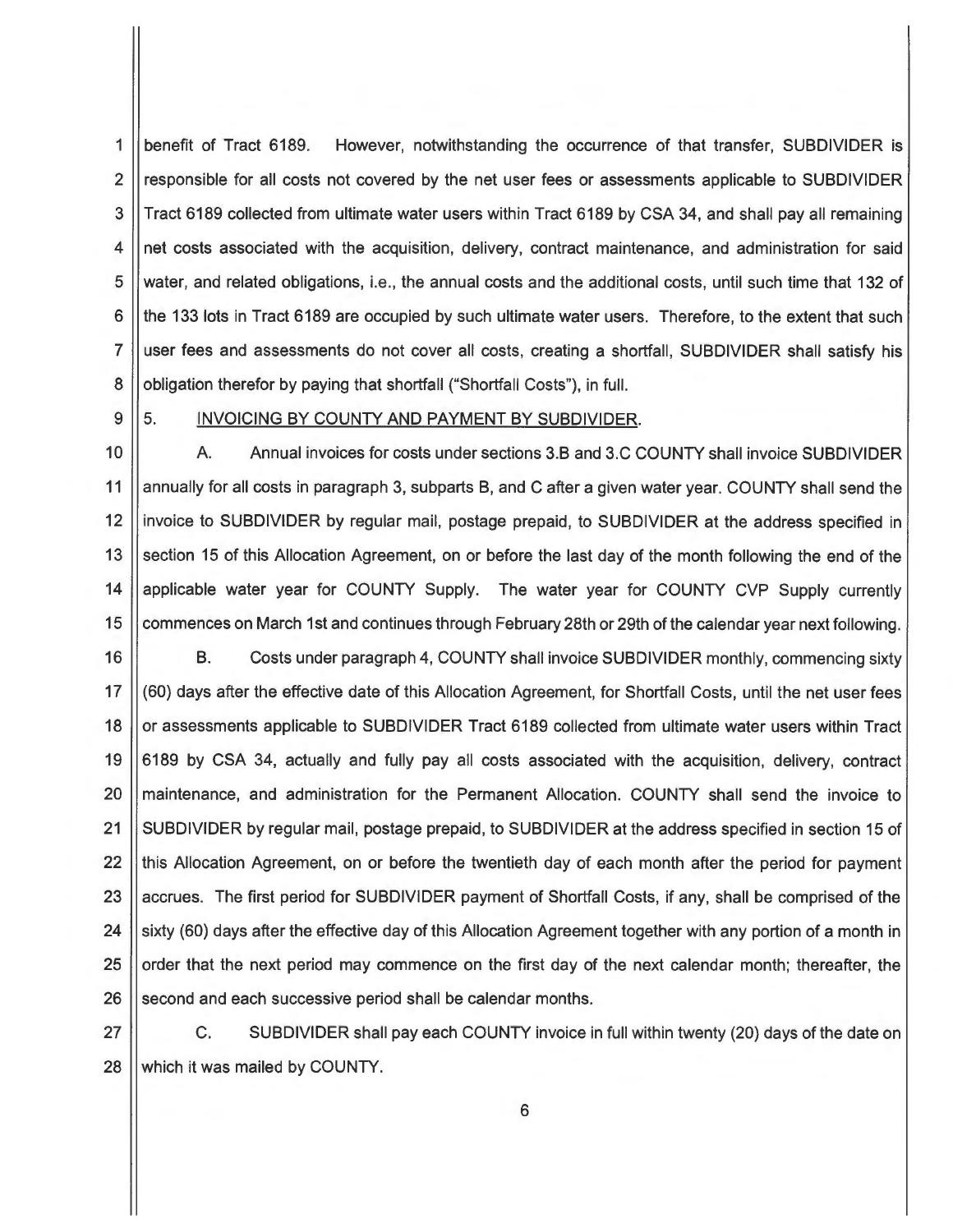## 1

#### 6. POSSIBLE REDUCTION OR TERMINATION OF ALLOCATED WATER.

2 3 4 5 6 7 8 9 10 11 12 A. Reductions. The Parties to this Allocation Agreement acknowledge by entering into this Allocation Agreement that in accordance with COUNTY aforementioned CVC Agreements and other agreements with other entities, there always exists a possibility that COUNTY Supply may be reduced during some years, or that water deliveries will be unavailable, or that proportionate reductions to available exchanged water may occur by further allocation of COUNTY CVP Supply, at its discretion, beyond the 1,520 acre-feet conditionally reserved for CSA 34. In the event of a reduction, the Permanent Allocation, or the actual delivery of the of water being made available to SUBDIVIDER, on behalf of Tract 6189, under this Allocation Agreement, shall be reduced by the same ratio as water made available to CSA 34 based on the COUNTY CVC Supply is reduced, or a 66.50/1520 (4.4%) share of the CSA 34 water supply based on COUNTY CVP water supply, in accordance with COUNTY aforementioned CVC Agreements, other agreements with other entities, and the terms of this Allocation Agreement.

13 14 15 16 17 B. In such years or at such times, SUBDIVIDER and/or future lot owners of Tract 6189 shall pay their pro rata share of all costs COUNTY incurs and is obligated to pay under the CVC Agreements for SUBDIVIDER's pro rata share of COUNTY Supply. SUBDIVIDER shall also pay all other costs it otherwise would incur, including but not limited to annual costs and additional costs, and Shortfall Costs. If any such costs can be prorated, COUNTY shall do so.

18 19 20 21 22 23 24 25 26 27 28 C. Termination. The Parties further acknowledge that the possibility also exists that the aforementioned CVC Agreements may terminate, eliminating the COUNTY CVP Supply, which is the basis for the water allocated under this Allocation Agreement. In the event the CVC Agreements are terminated, SUBDIVIDER shall pay all costs due under this Allocation Agreement up to the actual date of termination of those CVC Agreements, or the date all obligations thereunder are satisfied, whichever last occurs. Furthermore, COUNTY has also entered into, and may continue to enter into, other agreements to implement the CVC Agreements. The possibility exists that if the CVC Agreements are terminated, even if all obligations thereunder have been satisfied, COUNTY, hence, SUBDIVIDER, duties and obligations may not automatically terminate as to these further other agreements. SUBDIVIDER shall continue to pay all costs due under this Allocation Agreement for those other agreements, up to the actual date of termination of any such obligations.

7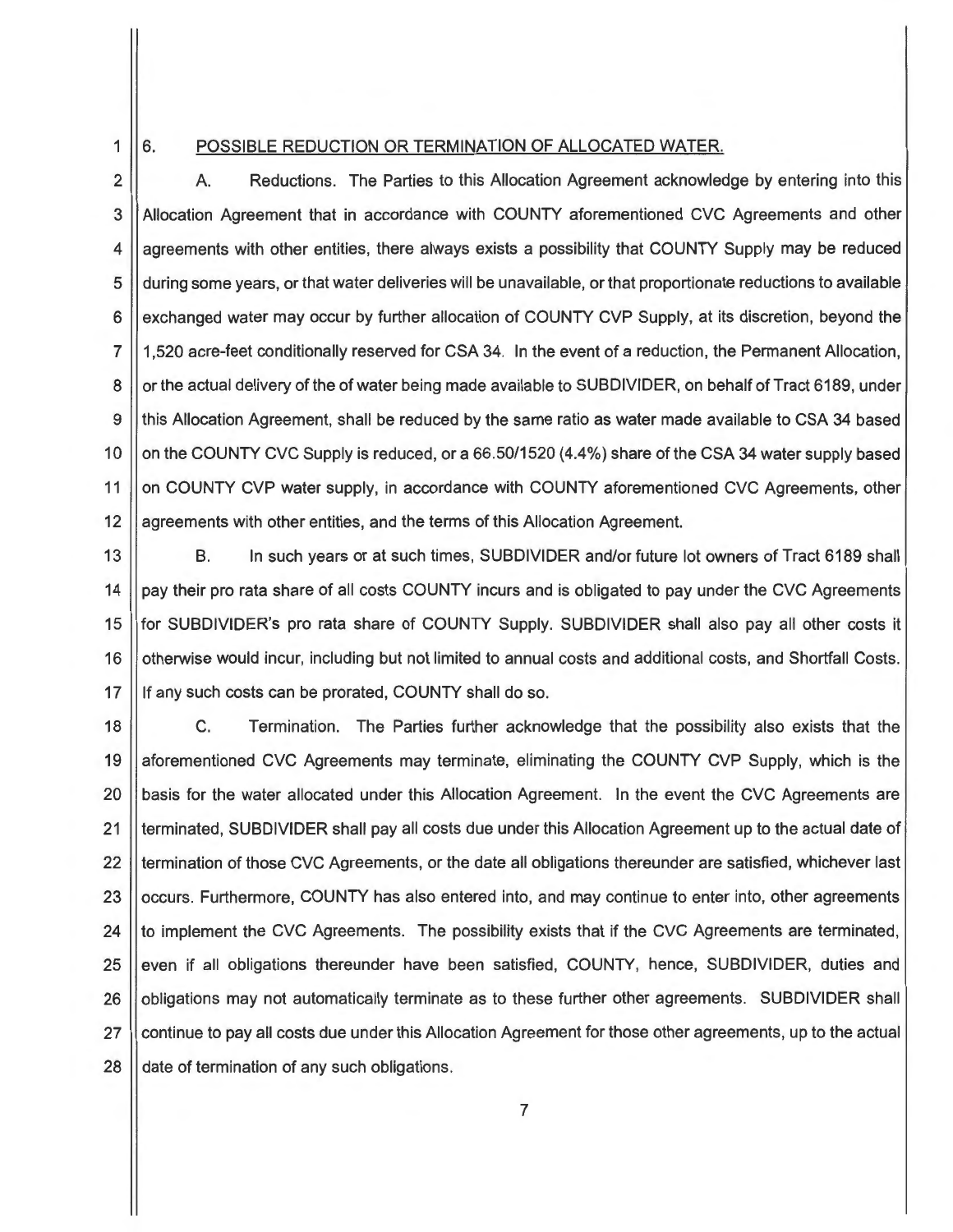#### 1 | 7. ALTERNATIVE SUPPLIES OF WATER.

2 | In the event all or a portion of COUNTY CVP Supply is terminated, and if COUNTY secures supply 3 4 5 6 7 to potential surface water supplies other than COUNTY exchanged CVP Supply, whether before or after SUBDIVIDER has transferred the Permanent Allocation to CSA 34 for the benefit of and use within Tract 6189, SUBDIVIDER shall be liable for the payment of all costs thereof as alternative supplies, in the same manner as SUBDIVIDER is responsible for all costs for COUNTY CVP Supply, and implementing same, under this Allocation Agreement.

# 8 9

# 8. THE PERMANENT ALLOCATION SHALL BE PERIODICALLY REVIEWED FOR CONTINUED NEED BASED ON PAST HISTORY AND CURRENT DEMAND.

10 11 12 A. SUBDIVIDER contractual obligations in this Allocation Agreement to fund all costs of the Permanent Allocation of 66.50 AFY create the initial use rights of said Permanent Allocation in CSA 34, for Tract 6189, subject to each term and condition of this Allocation Agreement.

13 14 15 16 B. CSA 34 is the public agency charged with the delivery of water to Tract 6189, and the Parties expect that ultimately the obligations to pay all costs for and of the Permanent Allocation will be assumed fully by the water users within Tract 6189 by payment, to CSA 34, of user fees or assessments for said Permanent Allocation, and the use thereof, within Tract 6189.

17 18 19 20 21 22 23 24 25 26 27 28 C. Consistent with COUNTY practice and policies, the Parties agree that the Permanent Allocation shall be periodically reviewed by COUNTY in its sole discretion based on past history and current demand, and to ensure that such water is used beneficially, including, by way of example but not limitation, the occurrence of any change in approved plans for Tract 6189, the failure to develop the entire Tract, according to the Final Map thereof, changes in densities in Tract 6189, or if water conservation standards or other practices implemented therein reduce the demand for water. Upon the occurrence of any such events, the Permanent Allocation may be correspondingly reduced in an amount determined by CSA 34 staff and approved by the Board of Supervisors, and the water shall be released to CSA 34 for reservation or allocation according to COUNTY policies. Once SUBDIVIDER has transferred the Permanent Allocation to CSA 34, Tract 6189, SUBDIVIDER shall not be entitled to any reimbursement of monies paid under this Allocation Agreement if a portion of the Permanent Allocation made hereunder is released to CSA 34.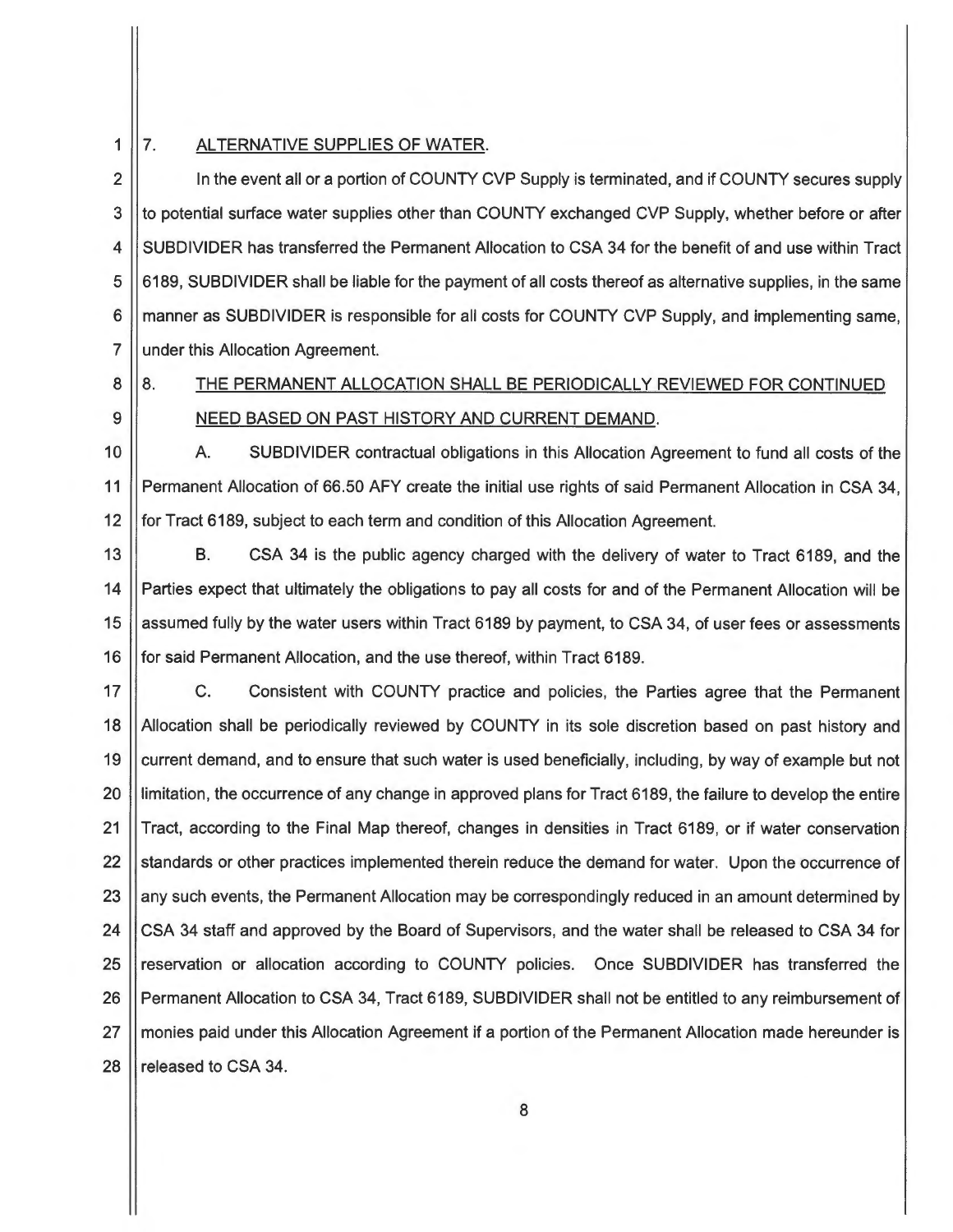$1 \mid 9.$ 2 SUBDIVIDER FAILURE TO FULLY AND TIMELY PAY ALLOWS COUNTY TO DECLARE AGREEMENT NULL AND VOID; PERMANENT ALLOCATION REVERTS TO COUNTY.

3 SUBDIVIDER agrees that if before SUBDIVIDER transfers the Permanent Allocation to CSA 34, 4 SUBDIVIDER fails to pay any amount due under this Allocation Agreement, in any given year, COUNTY 5 || has the right, in its sole discretion, to declare this entire Allocation Agreement null and void. All COUNTY 6 | obligations under this Allocation Agreement shall terminate at such time, the Permanent Allocation shall 7 || revert to COUNTY, and no refund shall be made to SUBDIVIDER of any payments made hereunder.

#### 8 | 10. COMPLIANCE WITH APPLICABLE LAWS.

9  $\vert$  SUBDIVIDER agrees that it shall comply fully with all applicable COUNTY ordinances and policies, 10 | and all Federal and State laws, orders, and regulations, including but not limited to those concerning 11 | pollution controls, non-discrimination, environmental regulations of all types, safe yield, beneficial use, the 12 | use of water made available under this Allocation Agreement.

13 || 11. HOLD HARMLESS.

14 | SUBDIVIDER agrees to and shall hold COUNTY harmless for damages or claims of damage of 15 any nature in connection with the control, transmission, handling, use, disposal, or distribution of water 16 | made available under this Allocation Agreement, including, but not limited to, property damage, personal 17 || injury, or death.

19 CSA 34; NO RIGHT OF ASSIGNMENT OR TRANSFER OF OTHER RIGHTS OR OBLIGATIONS.

# 18 | 12. NO RIGHT OF ASSIGNMENT OR TRANSFER OF PERMANENT ALLOCATION, EXCEPT TO

20 COUNTY hereby grants the Permanent Allocation to SUBDIVIDER and to no other under this 21 Allocation Agreement, and such grant is subject to all the terms and conditions of this Allocation 22 Agreement. This grant is exclusive to SUBDIVIDER. SUBDIVIDER has no right to and shall not transfer 23 | or assign its rights to the Permanent Allocation, except to CSA 34 (as and when specified by COUNTY), 24 Without express prior written approval of COUNTY, by and through its governing body, the Board of 25 Supervisors. Furthermore, SUBDIVIDER has no right to and shall not transfer or assign its rights and / or 26 I its obligations, including the obligation to pay all costs under this Allocation Agreement, without express 27 prior written approval of COUNTY, by and through its governing body, the Board of Supervisors.

28 | 13. BINDING EFFECT.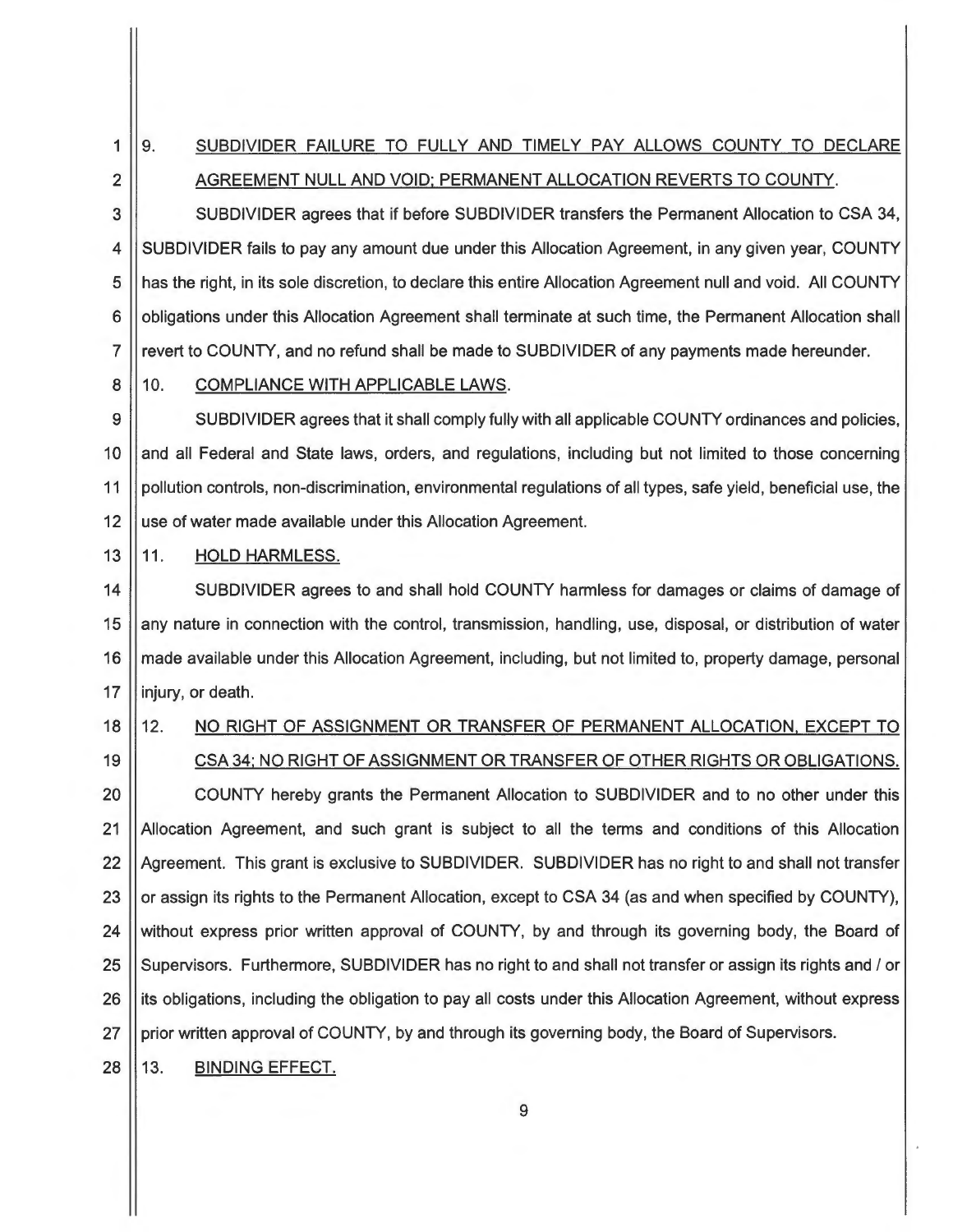1 This Allocation Agreement shall be binding upon and inure to the benefit of the heirs, executors,  $2 \parallel$  and administrators, successors and assigns of the Parties, hereto.

#### 3 || 14. EFFECTIVE DATE; TERM.

4 | This Allocation Agreement shall take effect on the day and year hereinabove first written and shall 5 | continue in full force and effect until such time that 132 of the 133 lots of Tract 6189 are occupied by 6 ultimate water users or until December 31 , 2025, whichever is sooner. This Allocation Agreement may 7 be amended or terminated at any time by written consent of both Parties, provided that, COUNTY 8 || unilaterally may declare the Allocation Agreement null and void under Section 9, in the event SUBDIVIDER 9 fails to fully and timely pay any amount due under the Allocation Agreement, and the Permanent Allocation 10 Shall revert to COUNTY.

11 15. NOTICES.

12 The persons and their addresses having authority to give and receive notices under this Allocation 13 || Agreement are:

| 14 | <b>COUNTY OF FRESNO</b>               | <b>SUBDIVIDER</b>            |
|----|---------------------------------------|------------------------------|
| 15 | Director of Public Works and Planning | Darius Assemi, CEO, Director |
| 16 | <b>County of Fresno</b>               | 3B Development Inc.          |
| 17 | 2220 Tulare Street, 6th Floor         | a California Corporation     |
| 18 | Fresno, CA 93721                      | 1396 W. Herndon Ave.         |
| 19 |                                       | Fresno, CA 93711             |

20 All notices between COUNTY and SUBDIVIDER provided for or permitted under this Allocation 21 Agreement must be in writing and delivered either by personal service, by first-class United States mail, 22 (by an overnight commercial courier service, or by telephonic facsimile transmission. A notice delivered 23 by personal service is effective upon service to the recipient. A notice delivered by first-class United States 24 | mail is effective three (3) COUNTY business days after deposit in the United States mail, postage prepaid, 25 addressed to the recipient. A notice delivered by an overnight commercial courier service is effective one 26 ((1) COUNTY business day after deposit with the overnight commercial courier service, delivery fees 27 prepaid, with delivery instructions given for next day delivery, addressed to the recipient. A notice 28 delivered by telephonic facsimile is effective when transmission to the recipient is completed (but, if such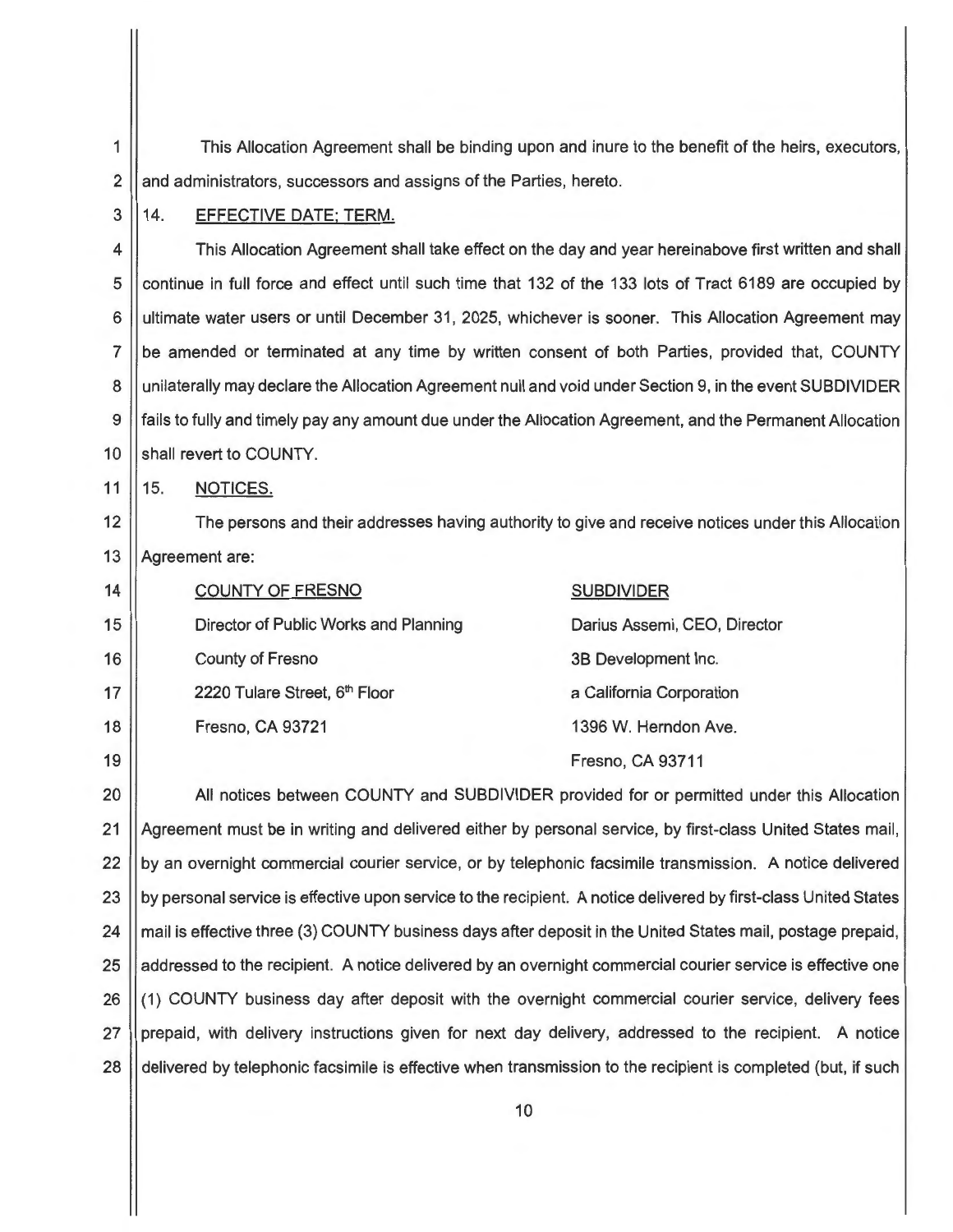1 transmission is completed outside of COUNTY business hours, then such delivery shall be deemed to be 2 | effective at the next beginning of a COUNTY business day), provided that the sender maintains a machine 3 | record of the completed transmission.

4 For all claims arising out of or related to this Allocation Agreement, nothing in this section 5 | establishes, waives, or modifies any claims presentation requirements or procedures provided by law, 6 | including but not limited to the Government Claims Act (Division 3.6 of Title 1 of the Government Code, 7 **beginning with section 810**).

8 || 16. VENUE; GOVERNING LAW.

9 | A. Venue for any action arising out of or related to this Allocation Agreement shall only be in 10 || Fresno County, California.

11 B. The rights and obligations of the Parties and all interpretation and performance of this 12 | Allocation Agreement shall be governed in all respects by the laws of the State of California.

13 17. SEVERABILITY.

14 In the event any provisions of this Allocation Agreement are held by a court of competent 15 jurisdiction to be invalid, void, or unenforceable, the Parties will use their best efforts to meet and confer 16 to determine how to mutually amend such provisions with valid and enforceable provisions, and the 17 || remaining provisions of this Allocation Agreement will nevertheless continue in full force and effect without 18 **being impaired or invalidated in any way.** 

#### 19 18. NO THIRD-PARTY BENEFICIARIES.

20 Notwithstanding anything else to the contrary herein, the Parties acknowledge and agree that no 21 | other person, firm, corporation, or entity shall be deemed an intended third-party beneficiary of this 22 || Allocation Agreement.

#### 23 || 19. HEADINGS: CONSTRUCTION: STATUTORY REFERENCES.

24  $\parallel$  The headings of the sections and paragraphs of this Allocation Agreement are for convenience 25 | only and shall not be used to interpret this Allocation Agreement. This Allocation Agreement is the product 26 || of negotiation between the Parties. The language of this Allocation Agreement shall be construed as a 27 Whole according to its fair meaning and not strictly for or against any Party. Any rule of construction to the 28 | effect that ambiguities are to be resolved against the drafting party shall not apply in interpreting this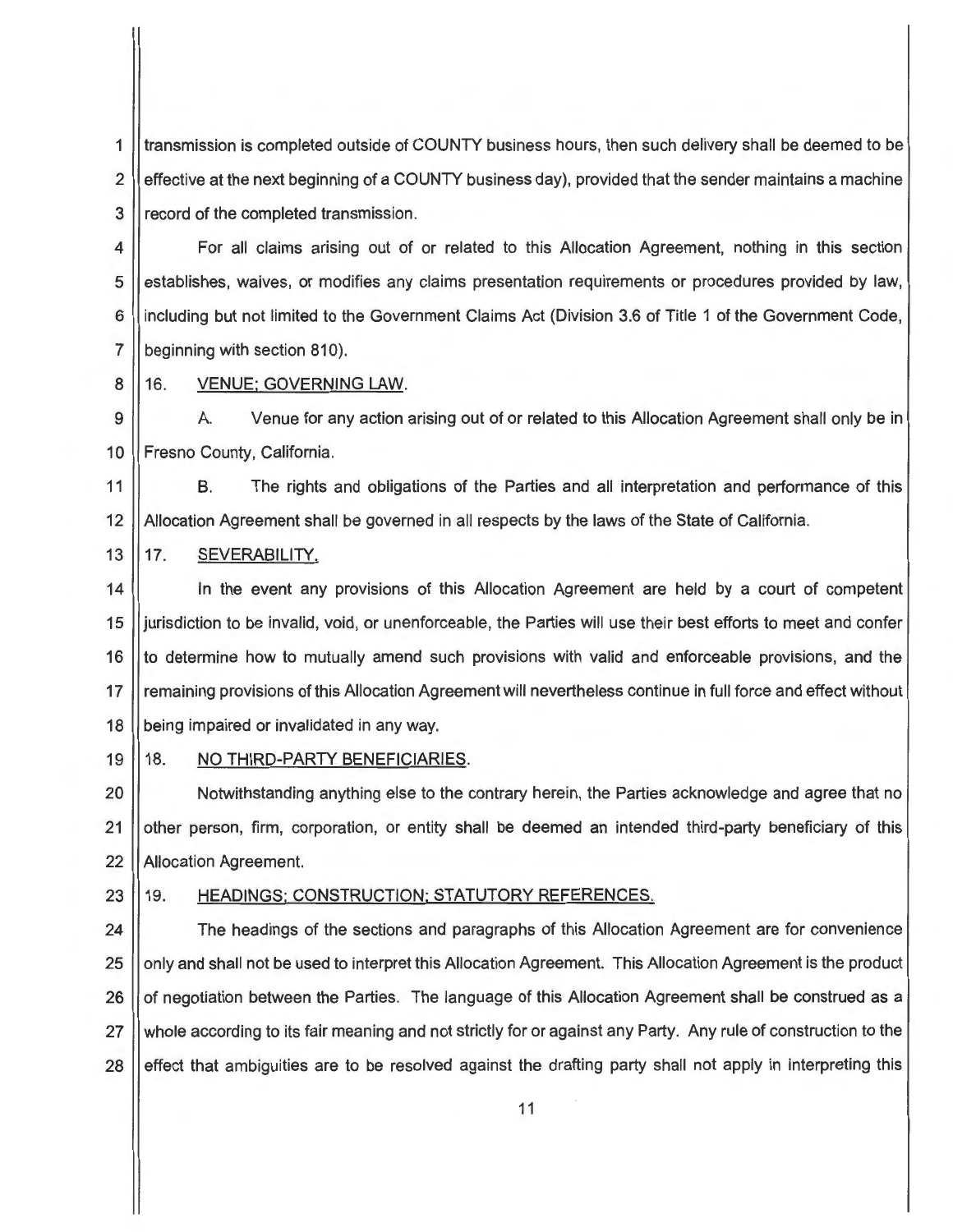1 Allocation Agreement. All references in this Allocation Agreement to statutes, regulations, ordinances or 2 || resolutions of the United States, the State of California, or COUNTY shall be deemed to include the same 3 Statute, regulation, ordinance or resolution as hereafter amended or renumbered, or if repealed, to such 4 | other provisions as may thereafter govern the same subject.

5 20. COUNTERPARTS.

6 This Allocation Agreement may be executed in two or more counterparts, each of which shall be 7 deemed to be an original, and all of which taken together shall constitute one and the same instrument.

8 21. ENTIRE AGREEMENT.

9  $\parallel$  This Allocation Agreement constitutes the entire agreement between SUBDIVIDER and COUNTY 10 | with respect to the subject matter hereof and supersedes all previous agreements negotiations, proposals, 11 | commitments, writings, advertisements, publications, and understanding of any nature whatsoever unless 12 | expressly included in this Allocation Agreement.

#### 13 22. INDEPENDENT CAPACITY.

14 This Allocation Agreement is not intended to and will not be construed to create the relationship of 15 principal-agent, master-servant, employer-employee, partnership, joint venture or association between 16 I the COUNTY and the SUBDIVIDER; neither Party is an officer of the other. Each of the Parties to this 17 Allocation Agreement, their respective officers, agents and employees, in the performance of this 18 | Allocation Agreement shall act in an independent capacity, as independent contractors, between each  $19$  | other.

20 || 23. LEGAL AUTHORITY.

21 | Each individual executing or attesting this Allocation Agreement hereby covenants, warrants, and 22 represents to the other Party: (1) that he or she is duly authorized to execute and deliver this Allocation 23 Agreement on behalf of his or her respective Party in accordance with the following: for SUBDIVIDER, its 24 articles of incorporation and corporate bylaws; and for COUNTY, its governing legal authority; (2) that this 25 Allocation Agreement is binding upon his or her respective Party; and (3) that his or her respective Party 26 is duly organized and legally existing in good standing in the State of California.

27 **(Signature page follows.)**  28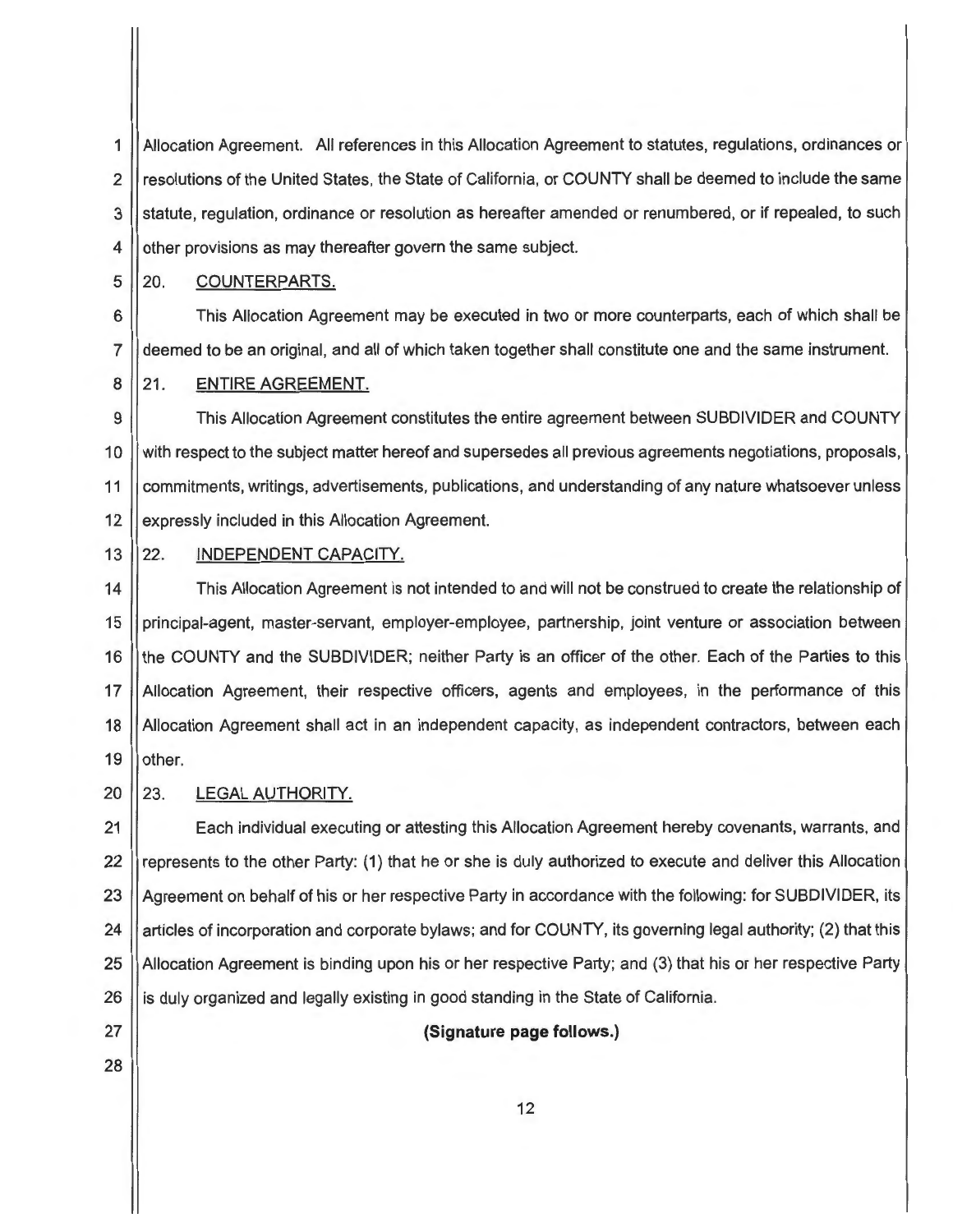| 1              |                                                     | IN WITNESS WHEREOF, the Parties have executed this Allocation Agreement on the date set |
|----------------|-----------------------------------------------------|-----------------------------------------------------------------------------------------|
| $\overline{2}$ | forth above.                                        |                                                                                         |
| 3              |                                                     |                                                                                         |
| 4              | SUBDIVIDER AND/OR CONSULTANT                        | <b>COUNTY OF FRESNO</b>                                                                 |
| 5              |                                                     |                                                                                         |
| 6              | (Authorized Signature)                              | Steve Brandau, Chairman of the Board of                                                 |
| $\overline{7}$ | CEO<br>Assem<br>arius                               | Supervisors of the County of Fresno                                                     |
| 8              | Print Name and Title                                | <b>ATTEST:</b>                                                                          |
| 9              | 1396 W. Handon AVE SE 101<br><b>Mailing Address</b> | Bernice E. Seidel<br>Clerk of the Board of Supervisors                                  |
| 10             | 93711                                               | County of Fresno, State of California                                                   |
| 11             | egno<br>City, State, and Zip Code                   |                                                                                         |
| 12             |                                                     | By<br>Deputy                                                                            |
| 13             |                                                     |                                                                                         |
| 14             |                                                     |                                                                                         |
| 15             |                                                     |                                                                                         |
| 16             |                                                     |                                                                                         |
| 17             |                                                     |                                                                                         |
| 18             |                                                     |                                                                                         |
| 19             |                                                     |                                                                                         |
| 20             |                                                     |                                                                                         |
| 21             |                                                     |                                                                                         |
| 22             |                                                     |                                                                                         |
| 23             | FOR ACCOUNTING USE ONLY:<br>ORG: 9323               |                                                                                         |
| 24             | <b>FUND: 0830</b>                                   |                                                                                         |
| 25             | <b>SUBCLASS: 16204</b><br>ACCOUNT: 5062             |                                                                                         |
| 26             |                                                     |                                                                                         |
| 27             |                                                     |                                                                                         |
| 28             |                                                     |                                                                                         |
|                |                                                     | 13                                                                                      |
|                |                                                     |                                                                                         |